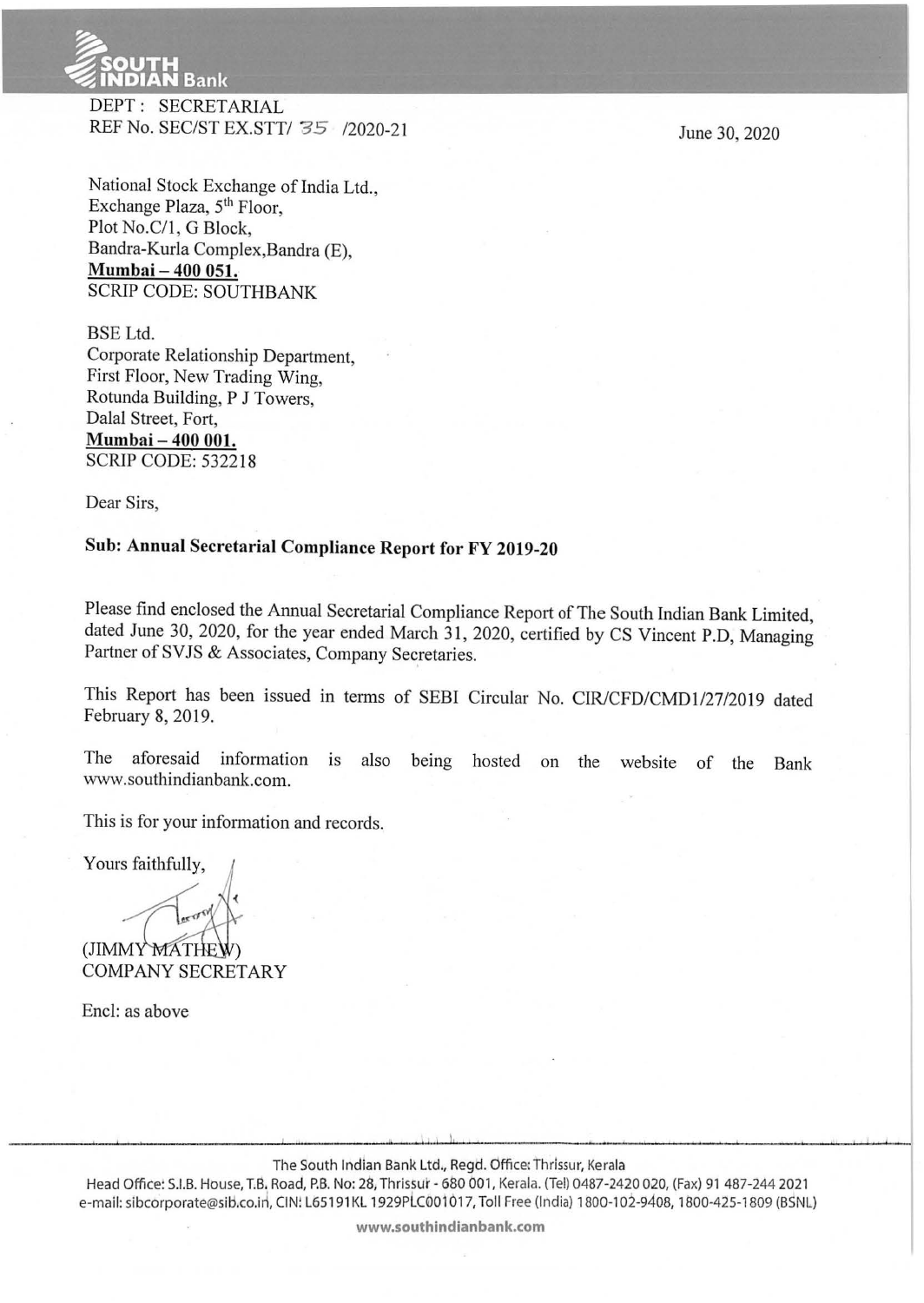



65 / 2364A

Ponoth Road, Kaloor www.svjs.in Kochi, Ernakulam - 682 017 info@svjs.in / svjsassociates@gmail.com +91 484 2950007 +91 484 2950009

## **SECRETARIAL COMPLIANCE REPORT OF THE SOUTH INDIAN BANK LIMITED FOR THE YEAR ENDED 31ST MARCH 2020**

We SVJS & Associates, Company Secretaries, Kochi have examined:

- a) all the documents and records made available to us and explanation provided by The South Indian Bank Limited ("the listed entity"), the representations made by the Management and considering the relaxations granted by the Ministry of Corporate Affairs and Securities and Exchange Board of India warranted due to the spread of the *COVID-19* pandemic, arising from the compliances of specific Regulations listed below,
- b) the filings/ submissions made by the listed entity to the stock exchanges in connection with the above,
- c) website of the listed entity,
- d) any other document/ filing, as may be relevant, which has been relied upon to make this certification,

for the year ended  $31^{st}$  March 2020 ("Review Period") in respect of compliance with the provisions of:

- (a) the Securities and Exchange Board of India Act, 1992 ("SEBI Act") and the Regulations, circulars, guidelines issued thereunder; and
- (b) the Securities Contracts (Regulation) Act, 1956 ("SCRA"), rules made thereunder and the Regulations, circulars, guidelines issued thereunder by the Securities and Exchange Board of India ("SEBI");

The specific Regulations, whose provisions and the circulars/ guidelines issued thereunder, have been examined, include:-

- (a) Securities and Exchange Board of India (Listing Obligations and Disclosure Requirements) Regulations, 2015;
- (b) Securities and Exchange Board of India (Issue of Capital and Disclosure Requirements) Regulations, 2018
- (c) Securities and Exchange Board of India (Substantial Acquisition of Shares and Takeovers) Regulations, 2011;

Page 1 of 4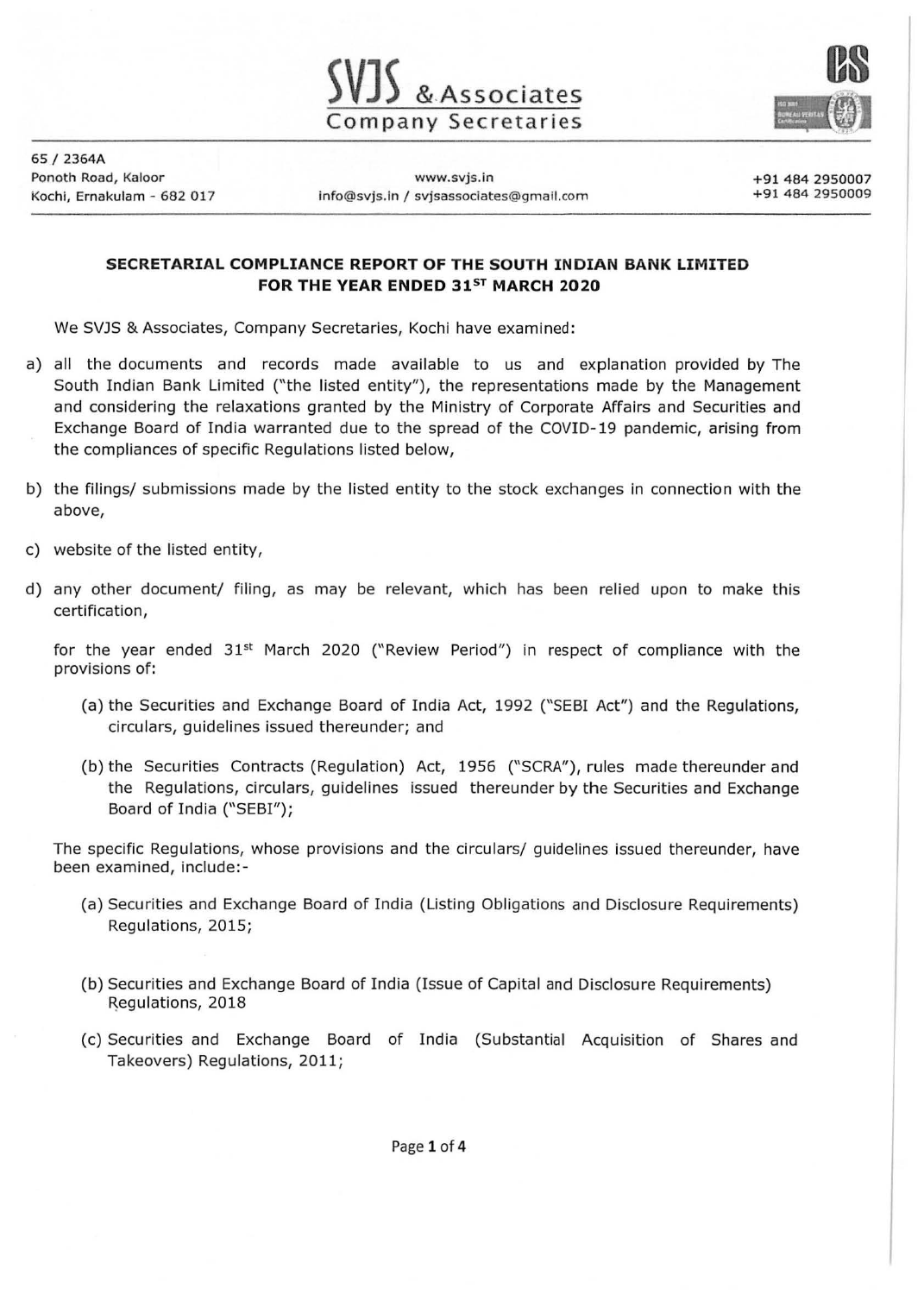

65 / 2364A

- (d) Securities and Exchange Board of India (Share Based Employee Benefits) Regulations, 2014;
- (e) Securities and Exchange Board of India (Issue and Listing of Debt Securities) Regulations, 2008;
- (f) Securities and Exchange Board of India (Prohibition of Insider Trading) Regulations, 2015;
- (g) Securities and Exchange Board of India (Depositories and Participants) Regulations, 2018;

and circulars/ guidelines issued thereunder;

and based on the above examination, We hereby report that, during the Review Period:

- (a) The listed entity has complied with the provisions of the above Regulations and circulars/ guidelines issued thereunder.
- (b) The listed entity has maintained proper records under the provisions of the above Regulations and circulars/ guidelines issued thereunder in so far as it appears from our examination of those records.
- (c) There were no actions taken against the listed entity/ its promoters/ directors/ material subsidiaries either by SEBI or by Stock Exchanges (including under the Standard Operating Procedures issued by SEBI through various circulars) under the aforesaid Acts/ Regulations and circulars/ guidelines issued thereunder except as tabled below:

| Sr.No. | <b>Action</b><br>taken by                                | <b>Details of</b><br><b>Violation</b>                                           | <b>Details of action</b><br>taken E.g. fines,<br>warning letter,<br>debarment, etc. | <b>Observations/remarks</b><br>of the Practicing<br><b>Company Secretary, if</b><br>any.                                         |
|--------|----------------------------------------------------------|---------------------------------------------------------------------------------|-------------------------------------------------------------------------------------|----------------------------------------------------------------------------------------------------------------------------------|
|        | National<br><b>Stock</b><br>Exchange of<br>India Limited | Regulation 18<br>$(1)$ of the<br><b>SEBI LODR -</b><br>Constitution<br>of Audit | Fine of<br>Rs.14000/- plus<br><b>GST</b> was levied                                 | The requirement is that<br>two-thirds of the members<br>of audit committee shall be<br>independent directors.<br>The Company has |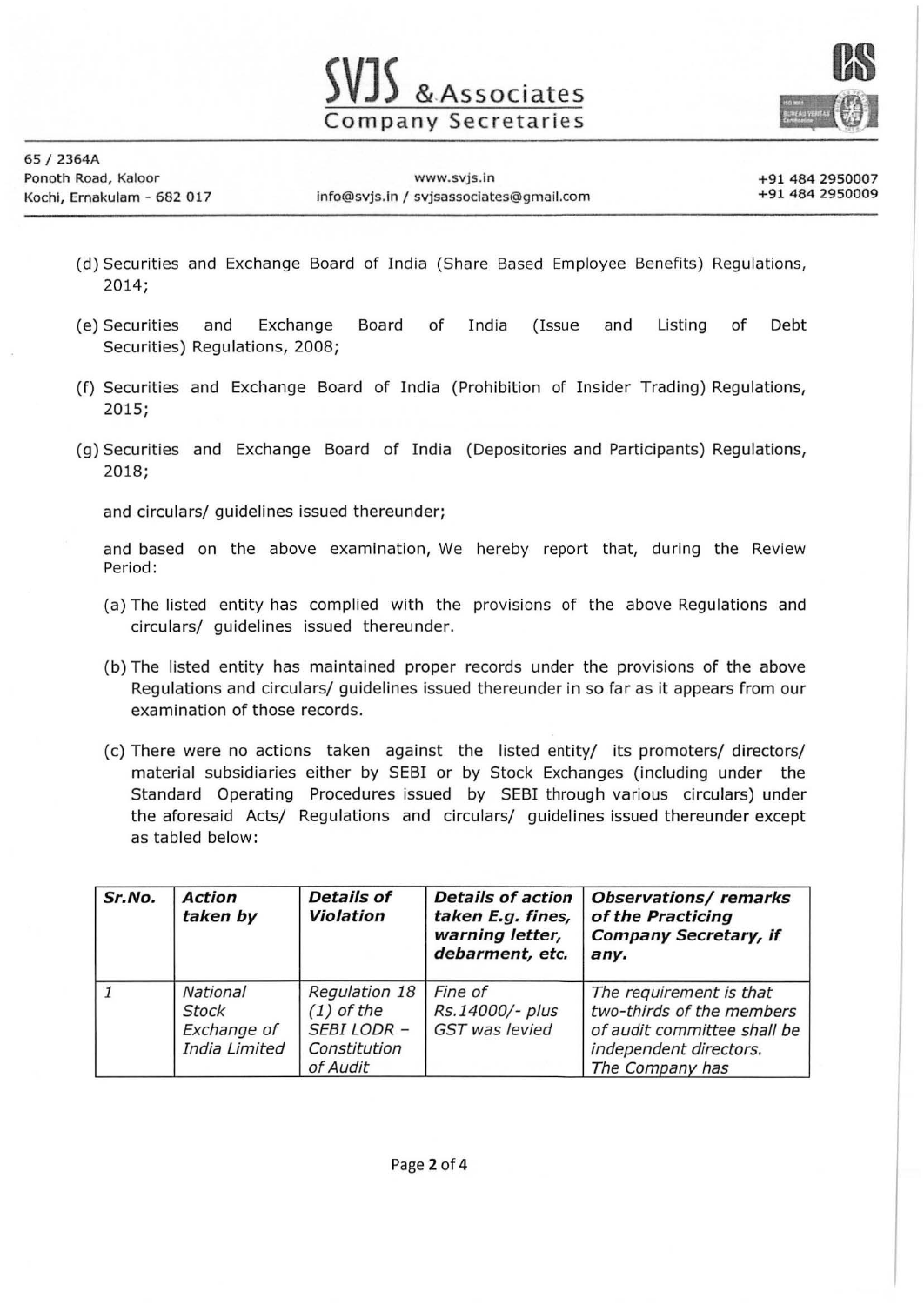



#### 65 I 2364A Ponoth Road, Kaloor

Kochi, Ernakulam - 682 017

www.svjs.in info@svjs.in / svjsassociates@gmail.com +91 484 2950007 +91 484 2950009

|                      | Committee                                                                                    |                                                     | complied with the<br>regulation by rounding off<br>the fraction to the nearest                                                                                                                                                                                                                                                                                                                      |
|----------------------|----------------------------------------------------------------------------------------------|-----------------------------------------------------|-----------------------------------------------------------------------------------------------------------------------------------------------------------------------------------------------------------------------------------------------------------------------------------------------------------------------------------------------------------------------------------------------------|
|                      |                                                                                              |                                                     | integer.<br>Fine levied was paid and<br>the Committee was<br>reconstituted thereby<br>complying with the<br>requirement.<br>The Exchange has<br>responded positively to an<br>application for a waiver of<br>the fine.                                                                                                                                                                              |
| <b>BSE Ltd.</b><br>2 | Regulation 18<br>$(1)$ of the<br><b>SEBI LODR -</b><br>Constitution<br>of Audit<br>Committee | Fine of<br>Rs.14000/- plus<br><b>GST</b> was levied | The requirement is that<br>two-thirds of the members<br>of audit committee shall be<br>independent directors.<br>The Company has<br>complied with the<br>regulation by rounding off<br>the fraction to the nearest<br>integer.<br>Fine levied was paid and<br>the Committee was<br>reconstituted thereby<br>complying with the<br>requirement.<br>We have been informed by<br>the management that a |

(d) The listed entity has taken the following actions to comply with the observations made in previous reports: